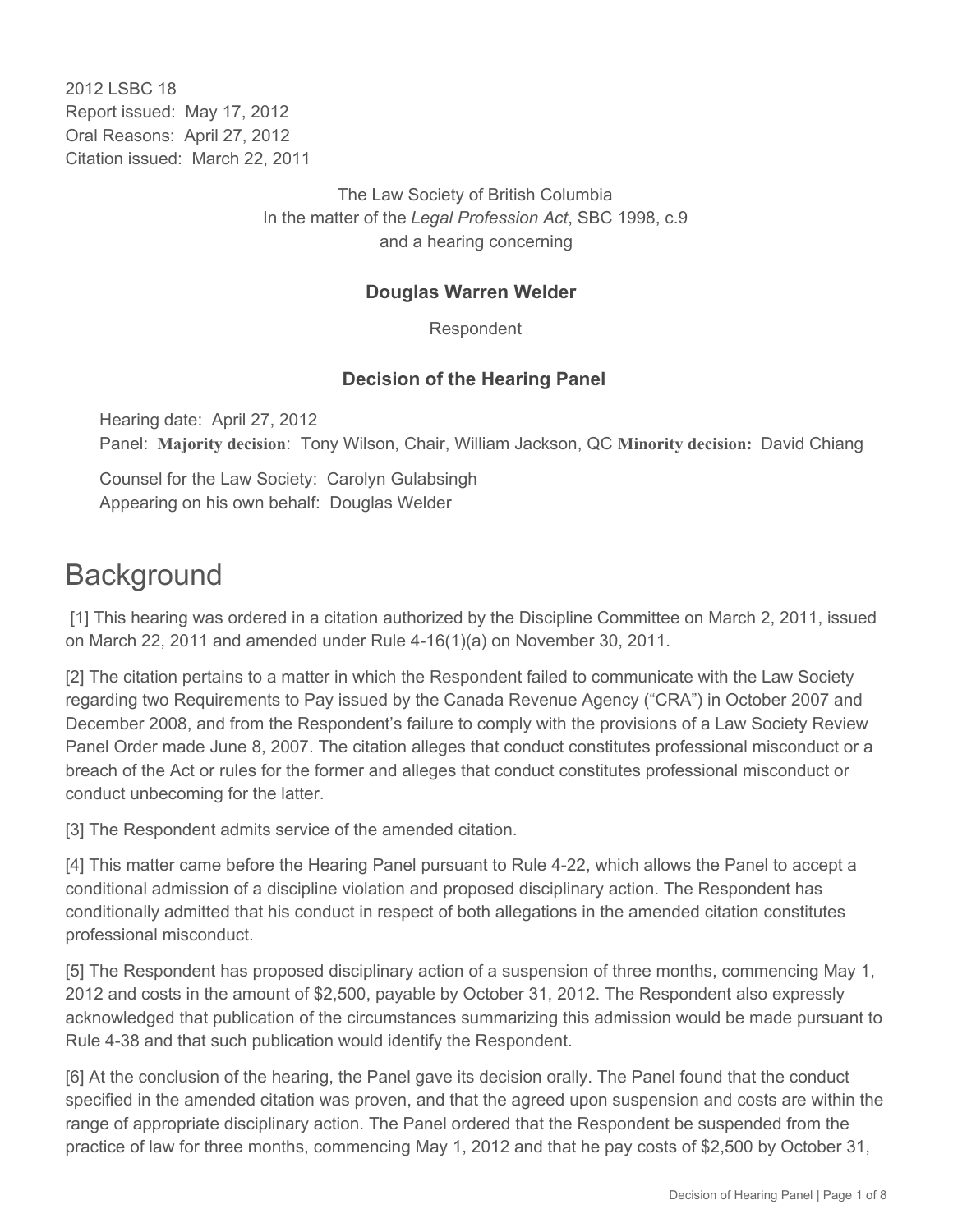# **Facts**

[7] The Respondent was called to the bar in British Columbia on May 12, 1981. After his call, he practised law in Kelowna. Since May 1991 he has been self-employed as a sole practitioner.

[8] Law Society counsel and the Respondent filed an Agreed Statement of Facts. That Agreed Statement of Facts sets out the following:

1. In October 2007 and December 2008, two certificates were registered in the Federal Court by the Canada Revenue Agency ("CRA") for debts owed by Mr. Welder.

2. Between February 2009 and February 2010, staff from the Law Society's Audit and Investigation department wrote to Mr. Welder to inquire about the current amount owing to CRA. Staff wrote six times to inquire but Mr. Welder did not reply to any of the correspondence.

3. Audit and Investigation staff referred the matter to the Law Society's Professional Conduct department. Staff from that department wrote to Mr. Welder in March 2010 and asked him to reply to the letters from the Audit and Investigation department and to address the reasons why he had earlier failed to respond.

4. Mr. Welder wrote to the Law Society on April 5, 2010 and advised that he did not know the exact amount he currently owed to CRA, but if the amount was still required he would obtain it from the CRA.

5. Staff from the Professional Conduct department wrote to Mr. Welder again on April 14, 2010 and asked him to confirm the amount of his debt to CRA and to address why he failed to reply to the Audit and Investigation department. Mr. Welder replied by letter dated May 31, 2010 and advised that he would provide the "CRA figures" as soon as he received them from CRA. He added, "As to your second questions [sic], I can only add that it appears I never dealt with the correspondence. Otherwise, I have nothing to add."

6. On June 11, 2010, Mr. Welder informed the Law Society of the amount he owed to CRA as of June 1, 2010.

7. In January, 2011, Law Society staff wrote to Mr. Welder to advise that the matters of his failure to respond and his failure to deliver a proposal of how he would satisfy the judgments would be referred to the Discipline Committee. Staff invited Mr. Welder to deliver a proposal regarding satisfaction of the CRA debt before the matter was considered by the Discipline Committee. Mr. Welder did not reply to the Law Society's letter and did not provide a proposal regarding satisfaction of the judgments.

8. Concerning the allegation of failure to comply with the Review Panel decision, the parties agree that on June 8, 2007 the Benchers on Review ordered Mr. Welder suspended from practice for three months, and ordered that, upon his return to practice, he provide the Law Society with monthly proof that he had remitted taxes due pursuant to the *Income Tax Act*, the *Excise Tax Act* and the *Social Services Tax Act*.

9. On December 17, 2009 Law Society staff from the Audit and Investigation department wrote to Mr. Welder to inquire about the proof of payment of the Social Services tax. Mr. Welder did not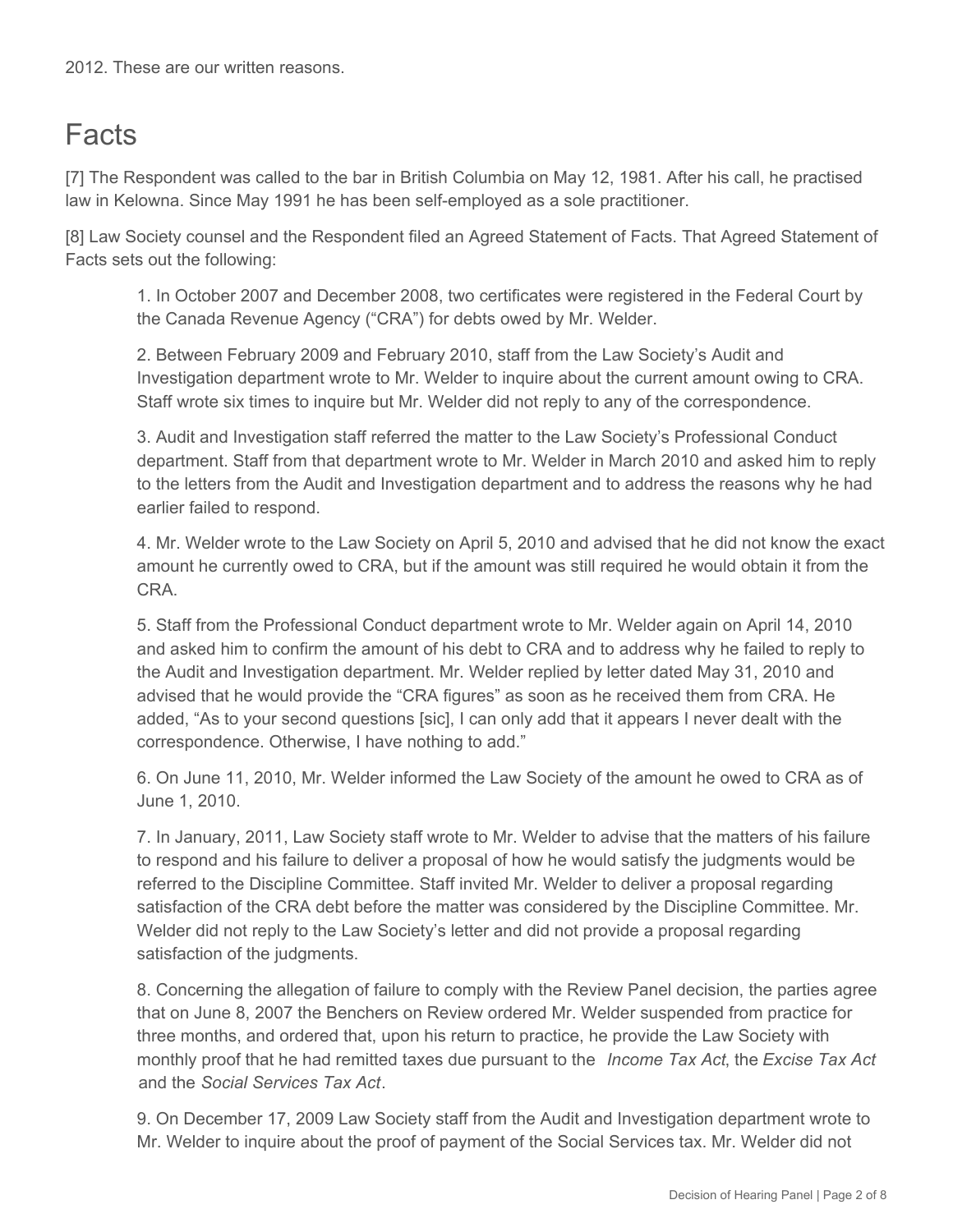reply. Staff wrote to Mr. Welder again in January 2010 and asked him to respond to the December 17 letter by February 4, 2010.

10. On February 5, 2010, Mr. Welder provided proof he had paid the Social Services tax but did not provide his GST return nor proof he had paid the GST, due ending December, 31, 2009. Staff from the Audit and Investigation department wrote to Mr. Welder again on March 9, 2010 to repeat the inquiry. On March 24, 2010, as there had been no reply from Mr. Welder, staff again wrote requesting a reply.

11. Mr. Welder provided the GST return and proof of payment for the period ending December 31, 2009 on April 5, 2010. The response confirmed that in January, 2010, Mr. Welder paid \$900 of the \$3,858.42 due. He paid the balance on March 30, 2010.

# **DISCUSSION**

[9] Chapter 13, Rule 3 of the *Professional Conduct Handbook* states that lawyers are required to reply promptly to any communication from the Law Society as well as to provide documents as required by the Law Society, not to obstruct or delay Law Society investigations improperly and to cooperate with Law Society investigations and audits.

[10] The Benchers have concluded in *Law Society of BC v. Dobbin*, [1999] LSBC 27 "that unexplained persistent failure to respond to Law Society communications will always be prima facie evidence of professional misconduct which throws upon the respondent member a persuasive burden to excuse his or her conduct."

[11] This principle has been followed in many cases and was commented on in *Law Society of BC v. Cunningham*, 2007 LSBC 17. In paragraph [22] of that decision the hearing panel said:

It is hardly necessary for us to repeat what many panels before us have said, which is that the LSBC cannot satisfactorily discharge its function of over-seeing the conduct of its members unless the members respond as required to LSBC investigations. The same must be said about inquiries concerning member conduct initiated by the LSS. The LSBC must remain vigilant. If members of the public were to come to think that the LSBC pursues its investigations casually, by not requiring those under investigation to respond promptly and comprehensively, it might be thought that someone other than lawyers should govern the legal profession. If self-governance were lost, lawyer independence, of which self-governance is an essential element, would be lost as well, and that loss would be contrary to the public interest.

[12] The obligation to immediately notify the Law Society of an unsatisfied monetary judgment under Rule 3-44 is part of a lawyer's professional responsibility.

[13] As previously, stated, we find that the allegations of professional misconduct contained in the amended citation have been proven.

### **APPROPRIATENESS OF DISCIPLINARY ACTION**

[14] Many of the factors for this Panel to consider on disciplinary action are set out in *Law Society of BC v. Ogilvie*, (1999) LSBC 17. These include:

- (a) the nature and gravity of the conduct proven;
- (b) the age and experience of the respondent;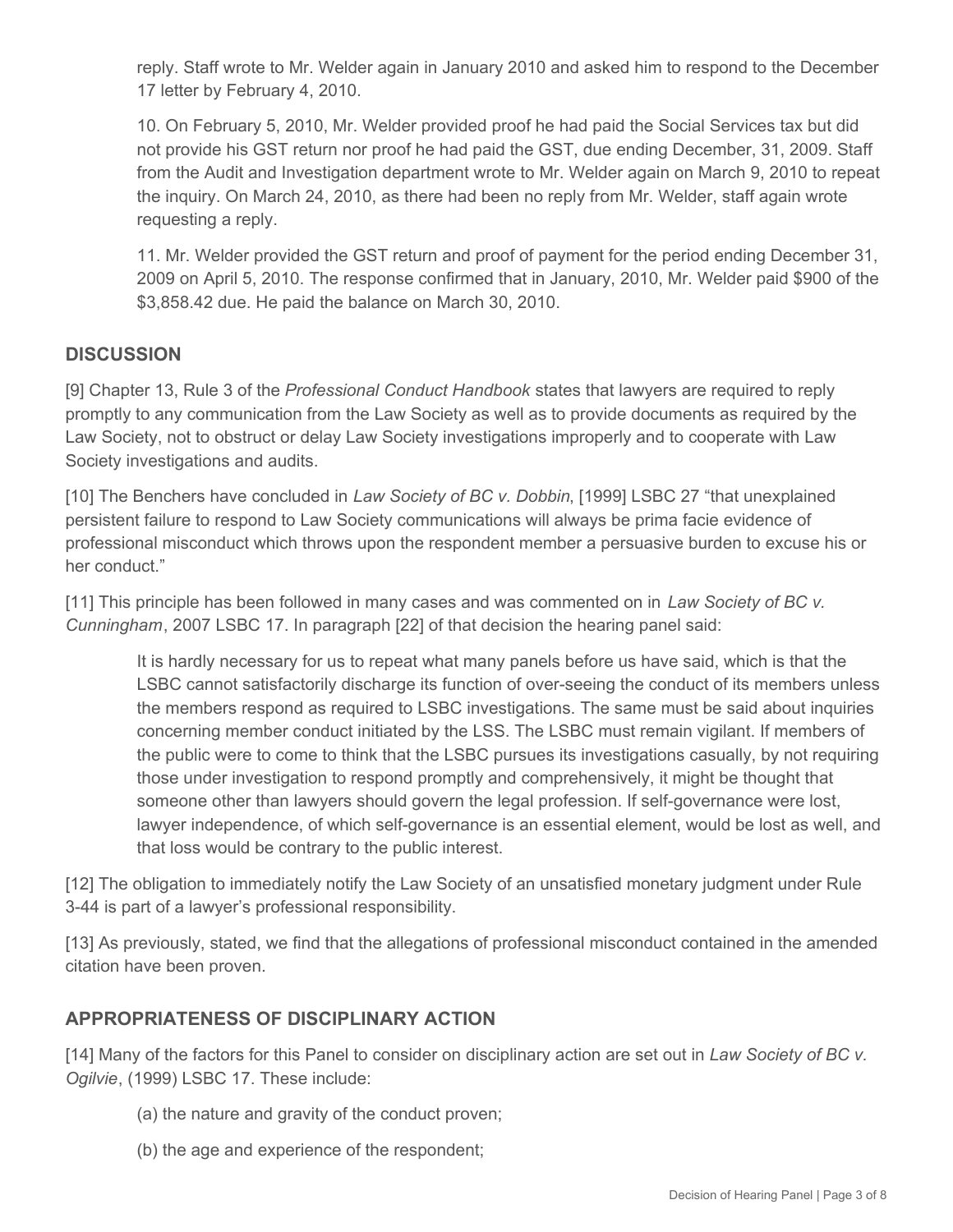(c) the previous character of the respondent, including details of prior discipline;

(d) the impact upon the victim;

(e) the advantage gained or to be gained by the respondent;

(f) the number of times the offending conduct occurred;

(g) whether the respondent has acknowledged the misconduct and taken steps to disclose or redress the wrong and the presence or absence of other mitigating factors;

(h) the possibility of remediating or rehabilitating the respondent;

(i) the impact upon the respondent of criminal or other sanctions or penalties;

(j) the impact of the proposed penalty on the respondent;

(k) the need for specific and general deterrence;

(l) the need to ensure the public's confidence in the integrity of the profession; and

(m) the range of penalties imposed in similar cases.

[15] This is a Rule 4-22 hearing. As such, the function of the Panel is limited to either accepting or rejecting the proposed disciplinary action. The test to be applied is whether the proposed disciplinary action is within the range of a "fair and reasonable disciplinary action in all of the circumstances".

[16] The test is set out in *Law Society of BC v. Rai*, 2011 LSBC 2 at paragraphs [6] through [8]:

This proceeding operates (in part) under Rule 4-22 of the Law Society Rules. That provision allows for the Discipline Committee of the Law Society and the Respondent to agree that professional misconduct took place and agree to a specific disciplinary action, including costs. This provision is to facilitate settlements, by providing a degree of certainty. However, the conditional admission provisions have a safeguard. The proposed admission and disciplinary action do not take effect until they are "accepted" by a hearing panel.

This provision exists to protect the public. The Panel must be satisfied that the proposed admission on the substantive matter is appropriate. In most cases, this will not be a problem. The Panel must also be satisfied that the proposed disciplinary action is "acceptable". What does that mean? This Panel believes that a disciplinary action is acceptable if it is within the range of a fair and reasonable disciplinary action in all the circumstances. The Panel thus has a limited role. The question the Panel has to ask itself is, not whether it would have imposed exactly the same disciplinary action, but rather, "Is the proposed disciplinary action within the range of a fair and reasonable disciplinary action?"

This approach allows the Discipline Committee of the Law Society and the Respondent to craft creative and fair settlements. At the same time, it protects the public by ensuring that the proposed disciplinary action is within the range of fair and reasonable disciplinary actions. In other words, a degree of deference should be given to the parties to craft a disciplinary action. However, if the disciplinary action is outside of the range of what is fair and reasonable in all the circumstances, then the Panel should reject the proposed disciplinary action in the public interest.

[17] In the case at hand, the Respondent's conduct was ongoing, repeated and occurred over a period of approximately 20 months. He failed to respond substantively to seven letters from the Law Society between February 2009 and January 2011. Indeed, his actions were obstructionist in nature. In a letter to the Law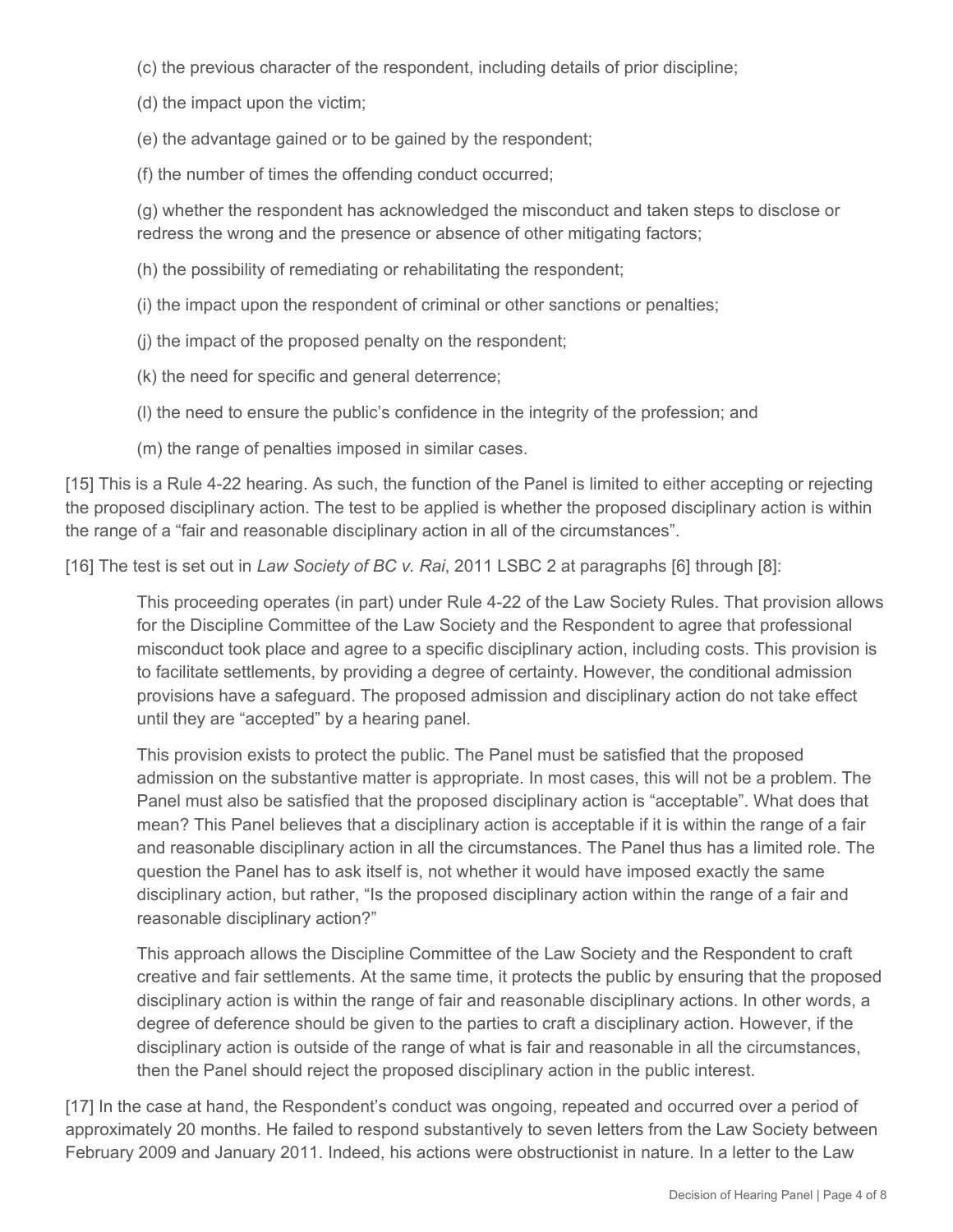Society dated April 5, 2010 he stated "I do not recall that the Review Panel decision from June of 2007 required me to produce worksheets to support the calculations of the payments that I am required to make," despite the wording of the Order requiring him to fully co-operate with the Discipline Committee and for him to provide all information requested by it.

[18] The Respondent's conduct was similar concerning his failure to provide a proposal to satisfy the judgments. He had also failed to respond to staff inquiries about a proposal to satisfy the CRA judgments. He had been offered a final chance to provide a proposal in January 2011 and again failed to do so.

[19] The pattern of misconduct, particularly when combined with an admission of a failure to comply with the provisions of an earlier Review Panel decision, strike at the ability of the Law Society to perform its core function, which is to regulate its members in the public interest.

[20] Indeed, the Panel was troubled with the Respondent's comment during the hearing: "I am hopeful that I will change my behaviour," which is not the same as "I will change my behaviour."

[21] The Respondent also gained an advantage from the misconduct by failing to prove to the Law Society that his payments to the CRA were current. He had the benefit of use of the funds he had collected for taxes but which had not been remitted.

[22] The Respondent has a Professional Conduct Record comprising five Conduct Reviews and five prior citations, as set out below:

July 3, 1992 Conduct Review for conflict of interest arising in a failed real estate transaction in which the Respondent acted for the vendor and a partner in his firm acted for the purchaser.

July 24, 1994 Conditional admission pursuant to Rule 468 (now Rule 4-21) in respect of the Respondent's conduct in making unsubstantiated allegations against another lawyer. (Citation issued February 16, 1994).

September 11, 1995 Conduct Review arising from the rescission of two allegations in the February 16, 1994 citation, for which the Conduct Review was substituted. The Conduct Review Subcommittee concluded that the Respondent had not intentionally attempted to mislead the court and that "this problem has arisen from a failure to prevent the prior conflict between clients from affecting relations between counsel."

November 5, 1998 Conduct Review arising from the Respondent's delay and inactivity on an estate matter.

July 9, 1999 Citation hearing in respect of the Respondent's conduct in assisting his client to attempt to breach a trust and attempt to defeat the interest of the other beneficiaries of the trust in certain property. Resolved by conditional admission and disciplinary action of a 60-day suspension from July 1, 1999.

March 8, 2002 Citation hearing in respect of the Respondent's failure to remit funds collected for payment of GST and PST. Resolved by admission and disciplinary action of a fine of \$2,500; a reprimand; and a condition he provide to the Executive Director a statutory declaration each quarter regarding his collection and remittance of GST and PST.

November 16, 2005 Citation hearing in respect of his failure to remit funds collected for payment of GST and PST. Respondent signed an Agreed Statement of Facts and admitted the misconduct. Disciplinary action imposed was a one-year suspension and conditions. On a section 47 review (decision issued June 2007), the disciplinary action was reduced to: a reprimand; a suspension of three months (served July to October); a condition to provide, on a monthly basis, evidence of his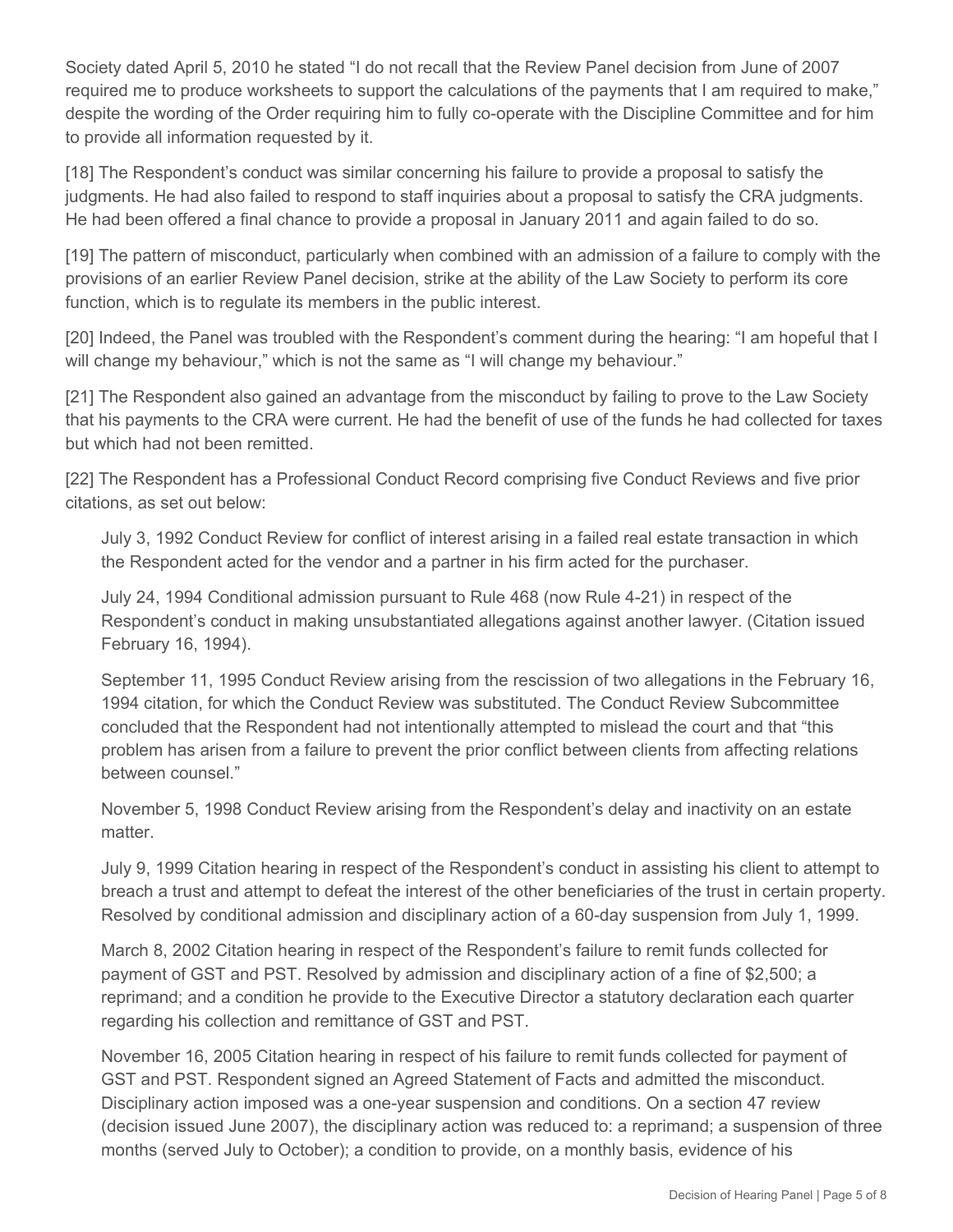compliance with and payment in full of his tax-remitting requirements; and a condition he fully cooperate with the Discipline Committee by providing to it all information requested by it so that it may ensure that his continued practice poses no danger to the public interest.

September 6, 2007 Conduct Review arising from his failure to comply with his undertaking given in support of the stay application pending the outcome of the s. 47 review of the 2005 hearing panel decision.

November 20, 2009 Conduct Review with respect to his failure to comply with an undertaking within a reasonable time and to reply to correspondence from counsel promptly. Final report issued April 22, 2010.

August 12, 2009 Citation issued concerning three counts of his failure to respond to three distinct requests from the Law Society made in the context of an investigation and audit pursuant to Rule 4-43. Summary hearing pursuant to Rule 4-24.1 and finding of professional misconduct with respect to one count in the citation. On a section 47 review (decision issued February 18, 2011), the Benchers set aside the dismissal of one count and substituted a finding of professional misconduct in respect of it. Disciplinary action was a suspension of 45 days.

[23] The range of penalties for professional misconduct by failing to respond to inquiries from the Law Society range from reprimands to suspensions.

[24] These include *Law Society of BC v. Tak*, LSBC 2011 05. In that case, the respondent was suspended for four months for a third citation in light of his previous disciplinary record.

[25] In *Law Society of BC v. Braker*, 2007 LSBC 01, the panel imposed a suspension of one month after considering previous findings of professional misconduct for failure to respond to the Law Society on his Professional Conduct Record.

[26] The only case cited concerning the penalty for breach of a hearing panel order was *Law Society of BC v. Coutlee*, 2010 LSBC 27. The penalty there was a one-month suspension imposed in light of a pre-existing discipline history. The panel commented at paragraph [14]:

Regarding the nature and gravity of the conduct proven, the blatant disregard of a restriction on practice imposed by a hearing panel must be regarded as misconduct of a most serious nature. It goes to the heart of the ability of the Law Society to impose and enforce discipline on lawyers. The passage of time between the imposition of the restriction and the breach is in no way a mitigating factor.

[27] Following the approach to Rule 4-22 hearings as set out in *Law Society of BC v. Rai* (supra), the Panel finds that the proposed penalty is acceptable, but only because it is within the current range of precedent dispositions. In all of the circumstances, we find it to be within the range of fair and reasonable disciplinary action.

[28] However, had the Panel been free to determine the disciplinary action based on the *Ogilvie* (supra) criteria, a substantially longer suspension would have likely been imposed. The aggravating factors of this particular case are the following:

- (a) nature and gravity of the conduct proven;
- (b) age and experience of the respondent;
- (c) the previous character of the respondent, including details of prior discipline;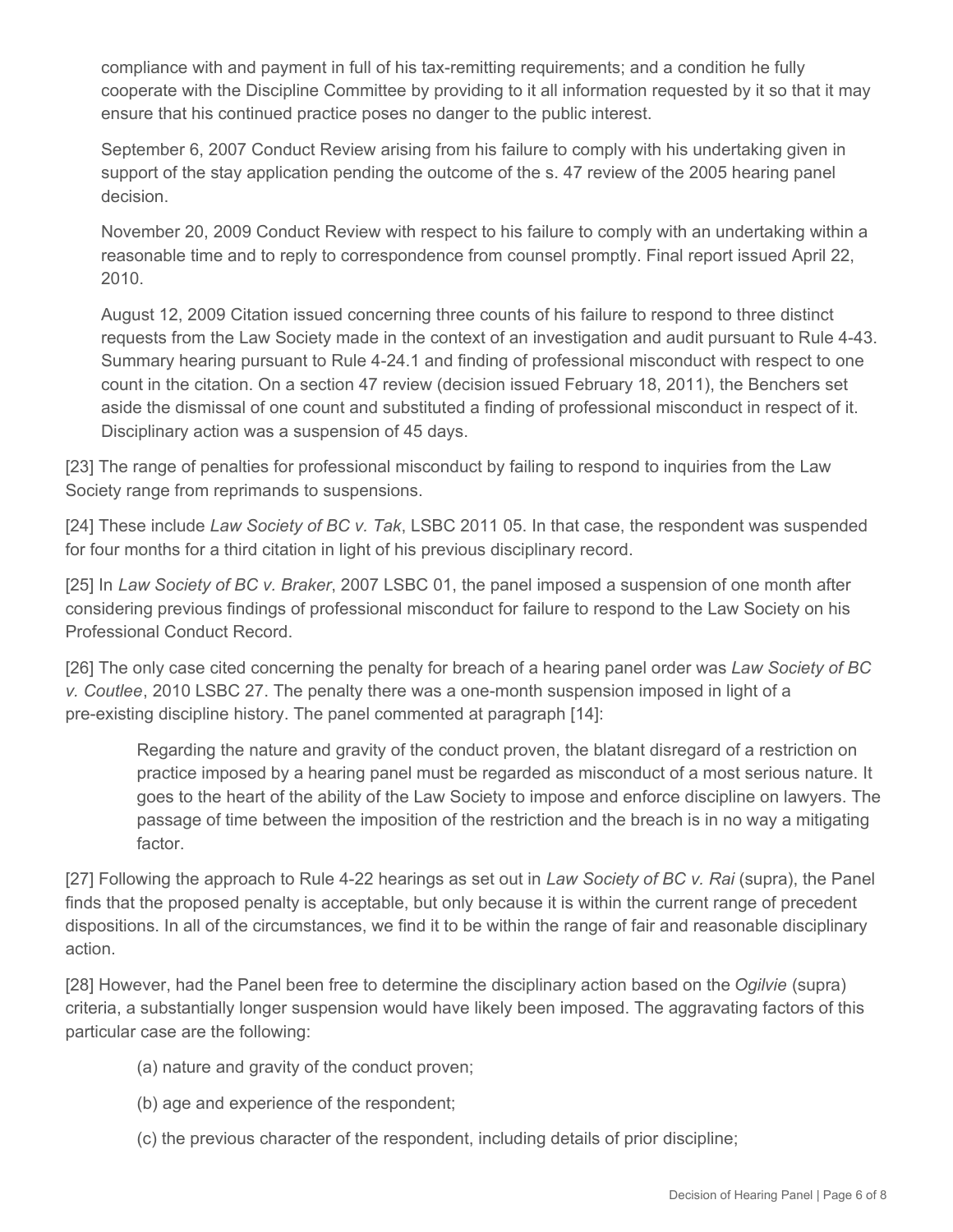- (e) the advantage gained, or to be gained by the respondent;
- (f) the number of times the offending conduct occurred;
- (k) the need for specific and general deterrence;
- (l) the need to ensure the public's confidence in the integrity of the profession.

[29] However, a hearing panel convened pursuant to Rule 4-22 has no such discretion. It may only accept or reject a decision of the Discipline Committee to recommend the proposed disciplinary action.

# **COSTS**

[30] The Panel derives its authority to order costs from Rule 5-9. This Rule provides that a panel may order the respondent to pay the costs of a hearing of a citation and may set a time for payment of the costs.

[31] Factors to be considered on the quantum of costs are set out in *Law Society of BC v. Racette*, 2006 LSBC 29. Those factors are:

- (a) the seriousness of the offence;
- (b) the financial circumstances of the Respondent;

(c) the total effect of the penalty, including possible fines and/or suspensions; and

(d) the extent to which the conduct of each of the parties has resulted in costs accumulating or conversely, being saved.

[32] Counsel for the Law Society cited a number of cases concerning costs awarded for Rule 4-22 hearings. These range from \$1,500 to \$3,000.

[33] Accordingly, after considering the factors above, this Panel agrees that the proposed costs of \$2,500 to be paid by October 31, 2012 to be reasonable.

### **ORDER**

[34] The Panel orders that the Respondent:

- (a) Be suspended from practice for a period of three months, commencing May 1, 2012; and
- (b) Pay costs to the Law Society of \$2,500 on or before October 31, 2012.

## **MINORITY DECISION OF DAVID CHIANG**

[35] Counsel for the Law Society submits that deference should be given to the recommendation of the Discipline Committee to accept the proposal under Rule 4-22 if the proposed disciplinary action is within the range of "fair and reasonable disciplinary action."

[36] The Hearing Panel was referred to *Law Society of BC v. Rai*, 2011 LSBC 2. At paragraph [7], the hearing panel in that case wrote

This Panel believes that a disciplinary action is acceptable if it is within the range of a fair and reasonable disciplinary action in all the circumstances. The Panel thus has a limited role. The question that the Panel has to ask itself is, not whether it would have imposed exactly the same disciplinary action, but rather, "Is the proposed disciplinary action within the range of fair and